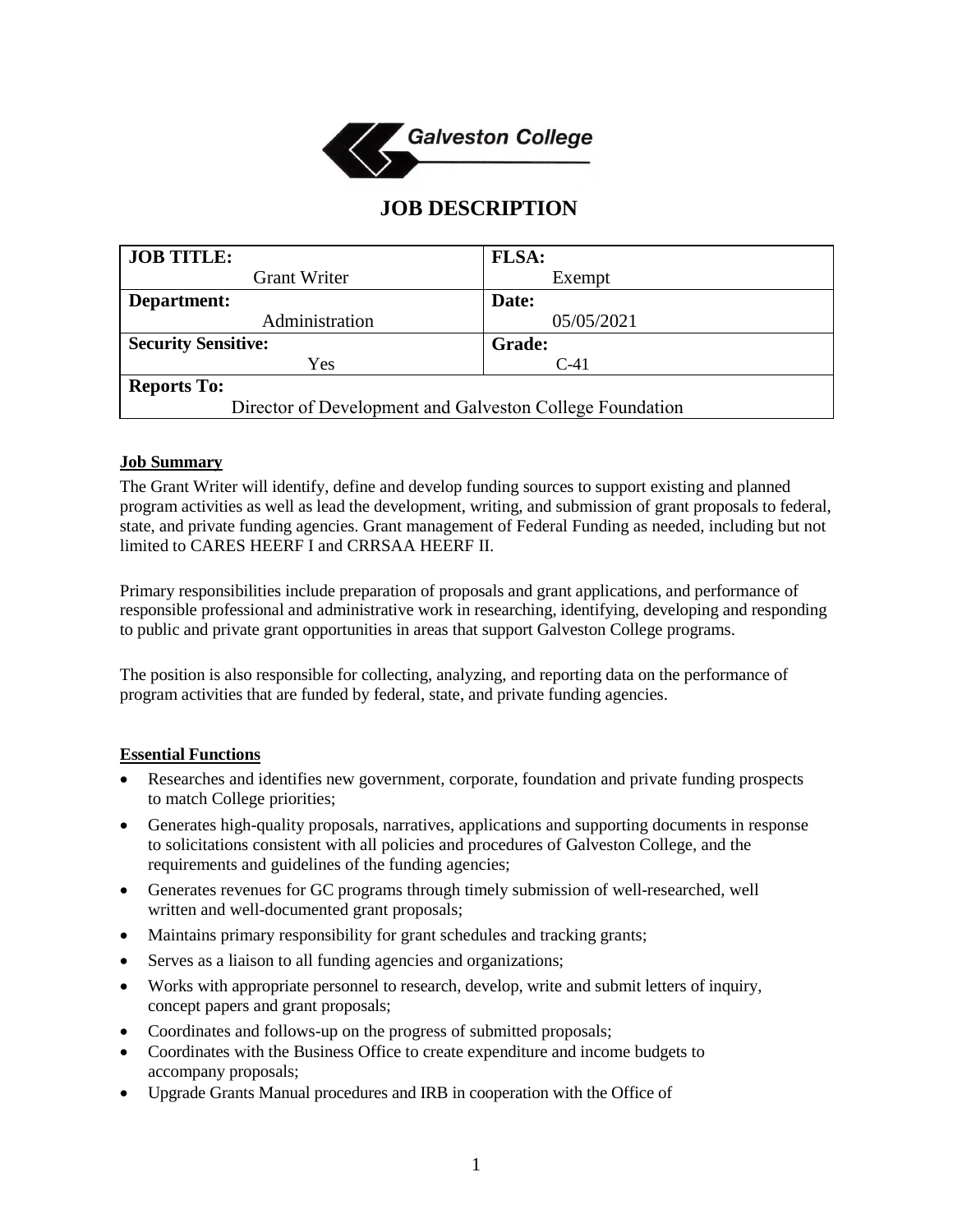Institutional Effectiveness;

- Responsible for preparing and submitting the annual Title III / Title V Eligibility Waiver Application;
- Develops and maintains a master file on pending grants and contracts;
- Remains up-to-date on current issues relative to grant proposals;
- Meets regularly with faculty/staff to discuss current and new funding needs;
- Become cognizant of regulations & other matters of compliance with all grants including the GAN, FAQs, CFRs, email, webinars and all other communiques from the Department of Education as they relate to the grants;
- Become familiar with and adhere to policies and procedures of Galveston College and the State of Texas regarding grant management;
- Inform staff and answer questions regarding allowability of proposed expenditures related to all specific grants;
- Inform supervisor on the progress of all grants and issues that may arise with each grant.
- Maintains confidentiality of information exposed to in the course of business regarding students, supervisors or other employees;
- Contributes to a safe educational and working environment by participating in all drills and training and being prepared to take action should a health or safety emergency occur;
- Requires the kind of teamwork, supervision, and personal interaction, that cannot be had in a home office situation; therefore, regular and predictable on-site attendance is a job requirement;
- Other duties as assigned.

## **Minimum Education, Skills and Abilities**

- Bachelor's degree required;
- Grant writing experience, preferably with an education focus;
- Experience which should demonstrate a proven track record of securing new funding opportunities; comprehensive knowledge of research, and the ability to distinguish and identify opportunities for GC academic and technical programs.
- Ability to work effectively under pressure;
- Excellent writing and verbal skills;
- Be highly organized with the ability to implement systems and follow-up processes;
- Proficiency in research, interpreting, and analyzing diverse data;
- Excellent Computer skills (Microsoft Office Word, Access, PowerPoint and Excel), and database management skills;
- Motivated self-starter with the ability to work collaboratively and independently with purpose and accuracy in a fast-paced environment.

## **Preferred Education, Skills and Abilities**

- Master's degree;
- 3 to 5 years of experience as a successful grant writer;
- Previous grant budget development and management;
- A proven record of securing major grants with certifiable references;
- Knowledge of grant application process, scoring criteria and funding cycles;
- Previous federal grant application, submission, approval and management of funds

### **Work Environment**

• Work primarily in a climate controlled environment with minimal safety/health hazard potential. Sedentary, sitting, walking, occasional lifting (overhead, waist level) from floor, bending, frequent near vision use for reading and computer use; frequent stressful conditions (cardiovascular).